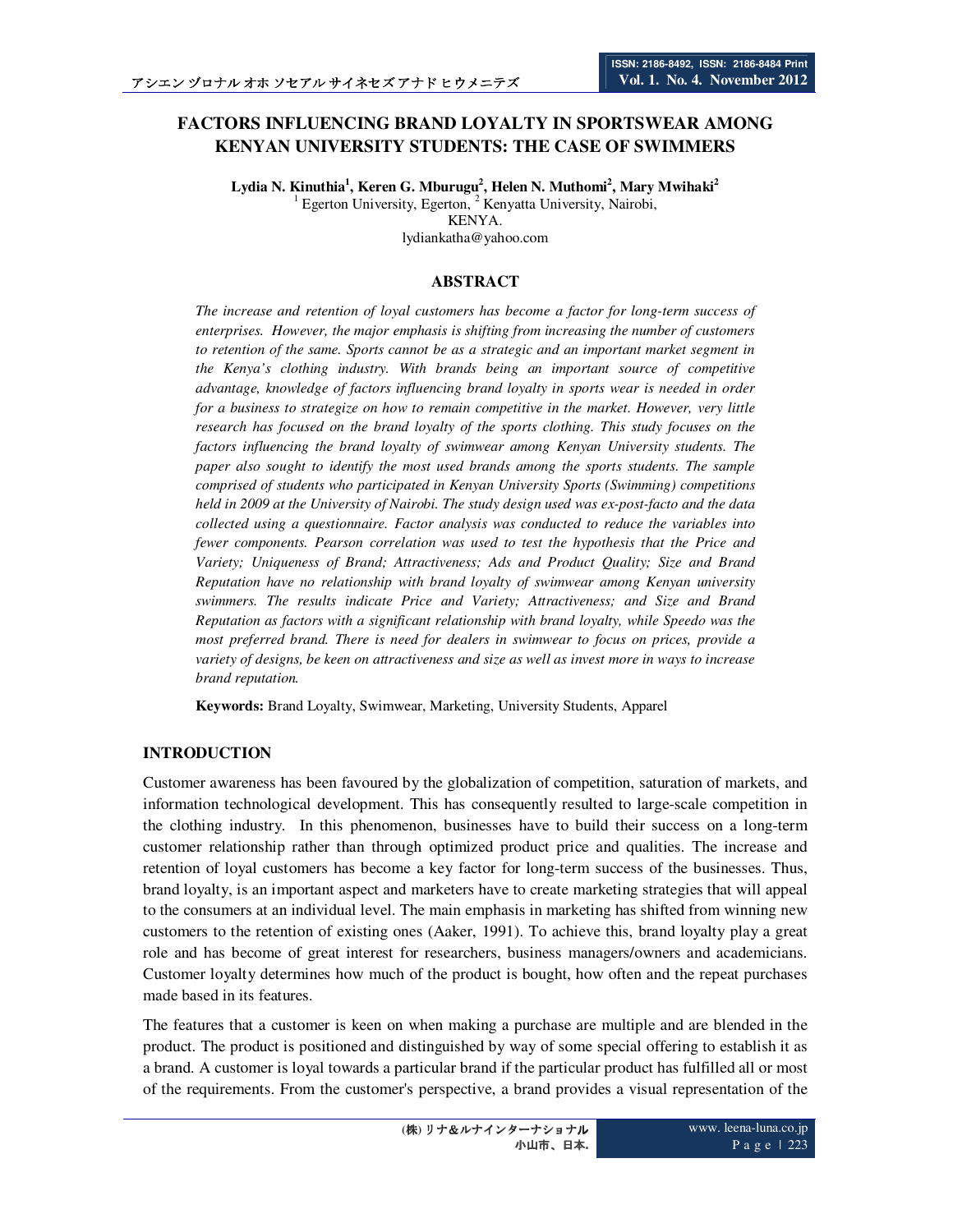differences between several products in a particular category. Brands allow consumers to shop with confidence and have some expectations (Hu, Chuang, Hsieh, Chang & Chang, n.d). A brand can signify product quality as well as aid consumers in differentiating the product from competitive offerings.

Customer loyalty in the apparel industry presents a paradox and brand loyalty is a key issue. Clothing is one of the consumer products that are vulnerable to fashion dynamics and sways making it important for the marketers to test whether consumer loyalty to the brands has changed. For sports apparel, loyalty has become an important concept in strategic marketing. Studies such as (Hu, *et al.,* n.d) show that in competitive repeat-purchase markets, loyalty is shaped more by the passive acceptance of brands than by strongly held attitudes about them. For a brand to thrive or survive in the market it must be effectively used by its customers. In sports, and especially, swimming, business men or marketers need to understand what factors affect their brands bearing in mind that brand loyalty will be different for each brand managed or stocked. The understanding of the brand loyalty is also essential for the clothing outlets dealing with swimwear in the definition of customer-oriented branding strategies.

There are several studies that have looked at the impact of satisfaction on loyalty. It was revealed that there exists a direct connection between satisfaction and loyalty. The argument brought forward is that satisfied customers become loyal and dissatisfied customers keep on moving from one vendor to another. This is because when a customer's satisfaction is low, they have the option to quit, seeking an alternative brand or going to a competitor (Thomas, n.d). It's clear that there must be also other factors beside satisfaction that have a certain impact on customer loyalty.

Yee & Sidek (2008) indicate that there are several factors that influence consumers' brand loyalty towards certain sportswear brands. In Kenya, sportswear brands such as Nike, Adidas, Puma, Umbro, Speedo, Reebok and Fila are popular among sportswear consumers yet there is lack of information on sportswear marketing. Sportswear has become a common and popular category among young people as it identifies them with a more relaxed lifestyle, greater versatility and comfort. This sector of the garment industry is not only under-investigated but also a sector that cannot be ignored. However, there is no known study that has been conducted in Kenya focusing on sportswear and in particular swimwear. The purpose of this paper was to determine the factors influencing brand loyalty among swimmers as well as the most preferred brand for swimming costumes.

# **LITERATURE REVIEW**

Branding serves the purpose of differentiating homogenous product and brand loyalty has become an important concept in understanding apparel consumer behaviour. Generally the term is used to describe the extent to which consumers buy or use a brand in preference to other brands available in the market. It occurs because consumers perceive that the brand offers the right product features, images, or level of quality at the right price in a particular brand category (Malinowska-Olszowy, 2005). This perception forms the foundation for a buying habit thus the consumer becomes loyal to that specific brand. Basically, consumers first make a trial purchase of the brand and, after satisfaction, tend to form habits purchasing the same brand because the product is safe and familiar. In practice consumers often buy or use several brands, but will tend to concentrate on some brand more than others. A brand can be a name, sign, symbol, or design, or a combination of them, consumers use to identify the goods or services of one seller or group of sellers and to differentiate from those of competitors.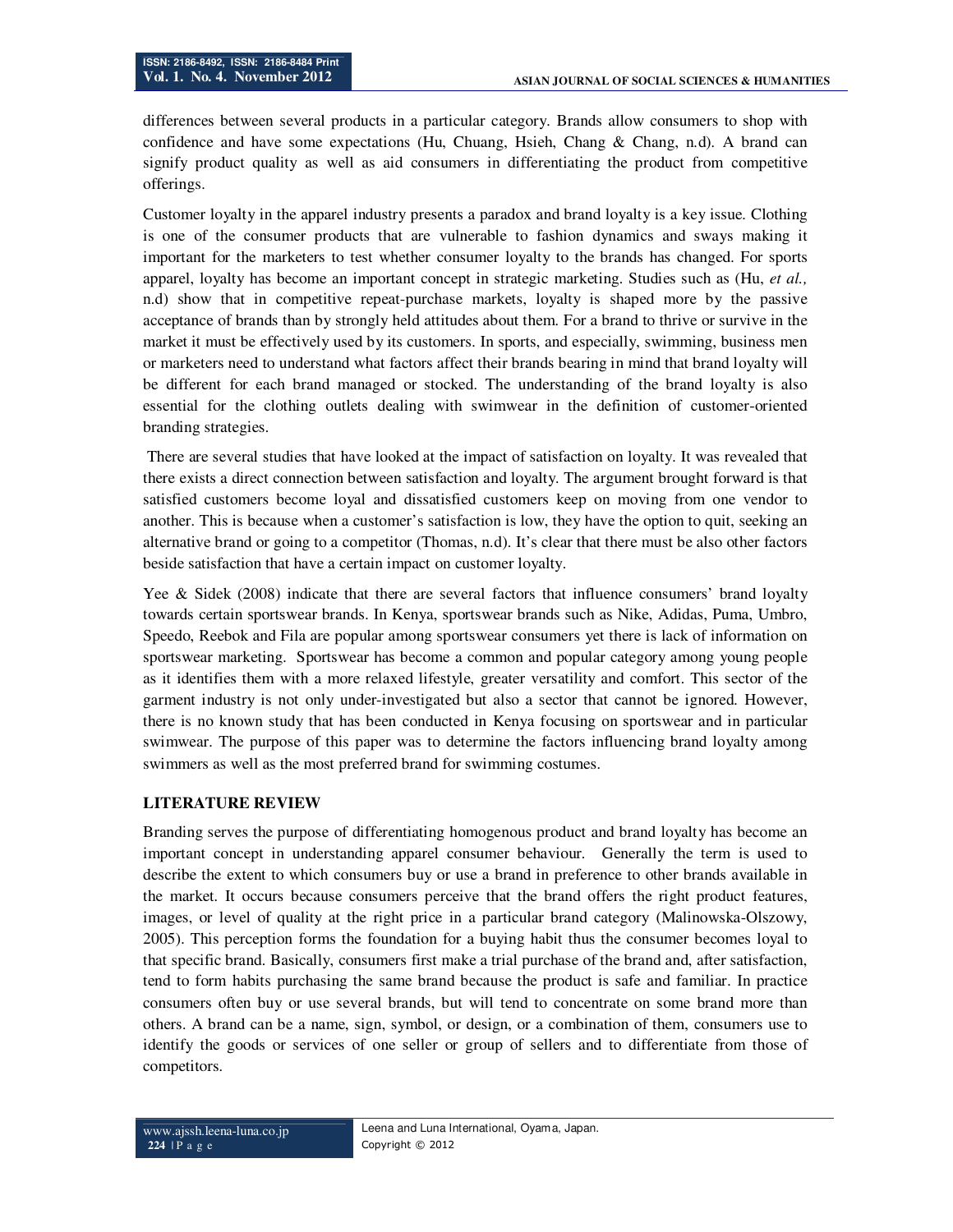# **Factors Affecting Brand Loyalty of Swimwear Consumers**

Brand names that are famous can disseminate product benefits and lead to higher recall of advertised benefits than those that are not (Malinowska-Olszowy, 2005). There are many brand names and alternatives available in the market place some of which are unfamiliar to the consumers. Consumers may prefer to trust major famous brand names and totally ignore the unfamiliar ones. These familiar brand names and their images attract consumers to purchase the brand and result to repeat purchasing behaviour thus reducing price related switching behaviours (Aaker, 1991). Brand personality also provides linkages to brand's emotional and self-expressive benefits for product differentiation. This is important for brands which have few physical differences and are consumed in social settings where the brand plays a vital role in creating a visible image about the consumer.

Product Quality refers to the features or characteristics of a product or service that is able to satisfy the stated or implied customer needs. In other words, product quality can be defined as "fitness for use" or 'conformance to requirement" (Russell-Bennett, McColl-Kennedy & Coote, 2007). Consumers may repeat the purchase of single brands or switch around several brands due to the tangible quality of the product sold. According to Swinker & Hines (2007), the components of product quality of fashion items include size measurement, cutting or fitting, material, colour, function and the performance of the swimwear. Fitting is one of the crucial aspects in apparel selection because some fitted garments such as swimsuits and aerobic wear can ideally enhance the consumers' general appearance. Material is important in garment quality because it affects the hand feel, texture and other performance aspects of the product. Further, consumers relate personally to colour, and could select or reject a fashion item because of colour. If the colour does not appeal to them or flatter their own complexion, they will reject the fashion (Swinker & Hines, 2007). Functional attributes in sportswear include quick-dry, breathable, waterproof, odour-resistant, lightweight, and antimicrobial and finally, durability which is the use life of garments. For instance, some consumers wear their sportswear for heavy work and some for leisure and sports, as they need a lot of movement, while durability is an important consideration in purchasing sportswear. According to a study by Swinker & Hines (2007), majority of the respondents (65%), indicated that quality was important in their clothing purchase. The product quality factor thus has a great influence on consumer loyalty and business owners need to provide the best quality possible.

According to Yee & Sidek (2008), price is probably the most important consideration for the average consumer. Consumers with high brand loyalty are willing to pay a premium price for their favoured brand, so, their purchase intention is not easily affected by price. In addition, customers strongly believe in the value and price of their favourite brands so much so that they would compare and evaluate prices with alternative brands (Azevedo  $\&$  Farhangmehr, 2005). Consumers' satisfaction can also be built by comparing the perceived costs and values with price. If the costs are greater than the perceived values of the product the consumers will not purchase the product. It is important to note that loyal customers are willing to pay more even if the price increases because they would prefer to pay a higher price to avoid any perceived risks (Swinker & Hines, 2007). However, loyalty discourages customers from making price comparison with products of the same category. Price is one of the focal points in consumers' judgments (Jones, 1998). According to Hu, *et al.* (n.d), price significantly influences consumer choice and propensity to purchase.

Style is another factor influencing brand loyalty. It is the visual appearance, which includes line, silhouette and details affecting consumer perception towards the garment (Swinker & Hines, 2007). Consumers' judgment depends on the consumers' level of fashion consciousness of what is currently fashionable. According to Azevedo & Farhangmehr (2005), brands that supply stylish garments attract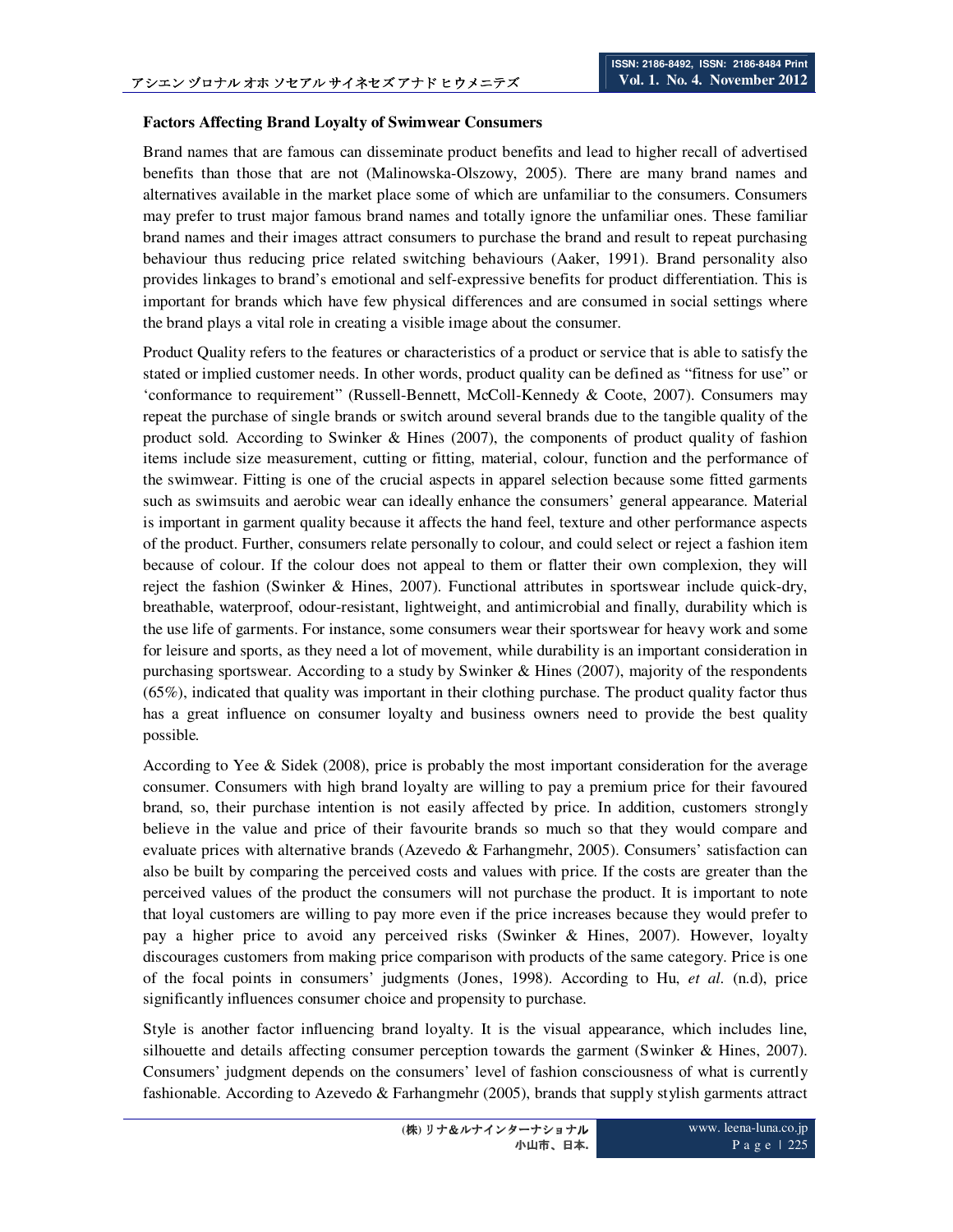loyal consumers who are also fashion conscious. Apparel consumers gain satisfaction from wearing the latest fashion and style which also leads to the enhancement of their self esteem.

Promotion is a marketing mix component which is concerned with information delivery to consumers. Promotion includes the use of personal selling, sales promotions, advertising and publicity. Promotion greatly affects consumers' images, beliefs and attitudes towards product brands which consequently influence their purchase behaviours (Russell-Bennett, *et al.,* 2007). Promotion, especially through advertising, is important in establishing ideas or perceptions in the consumers' minds as well as differentiating brands in a particular product category. According to Kotler & Armstrong (1994), promotion is an important element that is used to communicate the product offerings to consumers. It also encourages purchase or sales of a product or service. Sales promotion tools are also used in support of advertising and public relations activities, and they are targeted toward the consumers. Kotler & Armstrong (1994), also posit that promotion is important in determining market success and profitability.

Image of brand is one of the most complex factors. It affects loyalty when a customer uses his preferences to present his own image. That may occur both in conscious and subconscious level. According to the Belk's theory of extended self, people define themselves by the possessions they have, manage or create (Sprott, Czellar & Spangenberg, n.d). Aaker (1991) indicate that consumers prefer brands with personality traits that are congruent with the personality traits that constitute their (malleable). Studies show that the attractiveness of the brand personality indirectly affects brand loyalty and people use products to enhance self-image (Sprott *et al.,* n.d).

# **METHODOLOGY**

An ex-post-facto design was used. This design was chosen the study tried to examine whether the preexisting factors that could possibly have caused subsequent swimwear brand loyalty among the respondents. The sample comprised all the 38 competitive swimmers (students) who participated in the Kenya inter-university sports held in 2009 at the University of Nairobi organised by Kenya University Sports Association (KUSA). The participants filled a questionnaire consisting of two sections. The first section included questions that provided data concerning the demographics (age, gender, year of study, institution, brand one is loyal to, places they do the purchasing). The second section consisted of 18 five-point likert scale (1-strongly disagree, 2-disagree, 3-uncertain, 4-agree and 5-strongly agree) items relating to brand loyalty.

The data was subjected to exploratory factor analysis. This reduced the variables by summarizing the important information contained in the variables to a fewer number of factors. Factor analysis was used to find the variance of each variable and detect the structure in correlation between the variables as well as correlate and test the hypothesis by ranking the obtained factors and to determine which of the variables contained in these factors are the most important when it comes to the brand loyalty in swim wear purchase. After factor analysis was performed, a score was calculated for each of the respondent on each factor by obtaining the mean for all items comprising each factor. Pearson correlation was used to test the hypothesis that the Price and Variety; Uniqueness of Brand; Attractiveness; Ads and Product Quality; Size and Brand Reputation have no relationship with brand loyalty of sportswear.

# **RESULTS AND DISCUSSION**

This paper seeks to determine the most preferred brand, the factors influencing brand loyalty and test the hypothesis that the Price and Variety; Uniqueness of Brand; Attractiveness; Ads and Product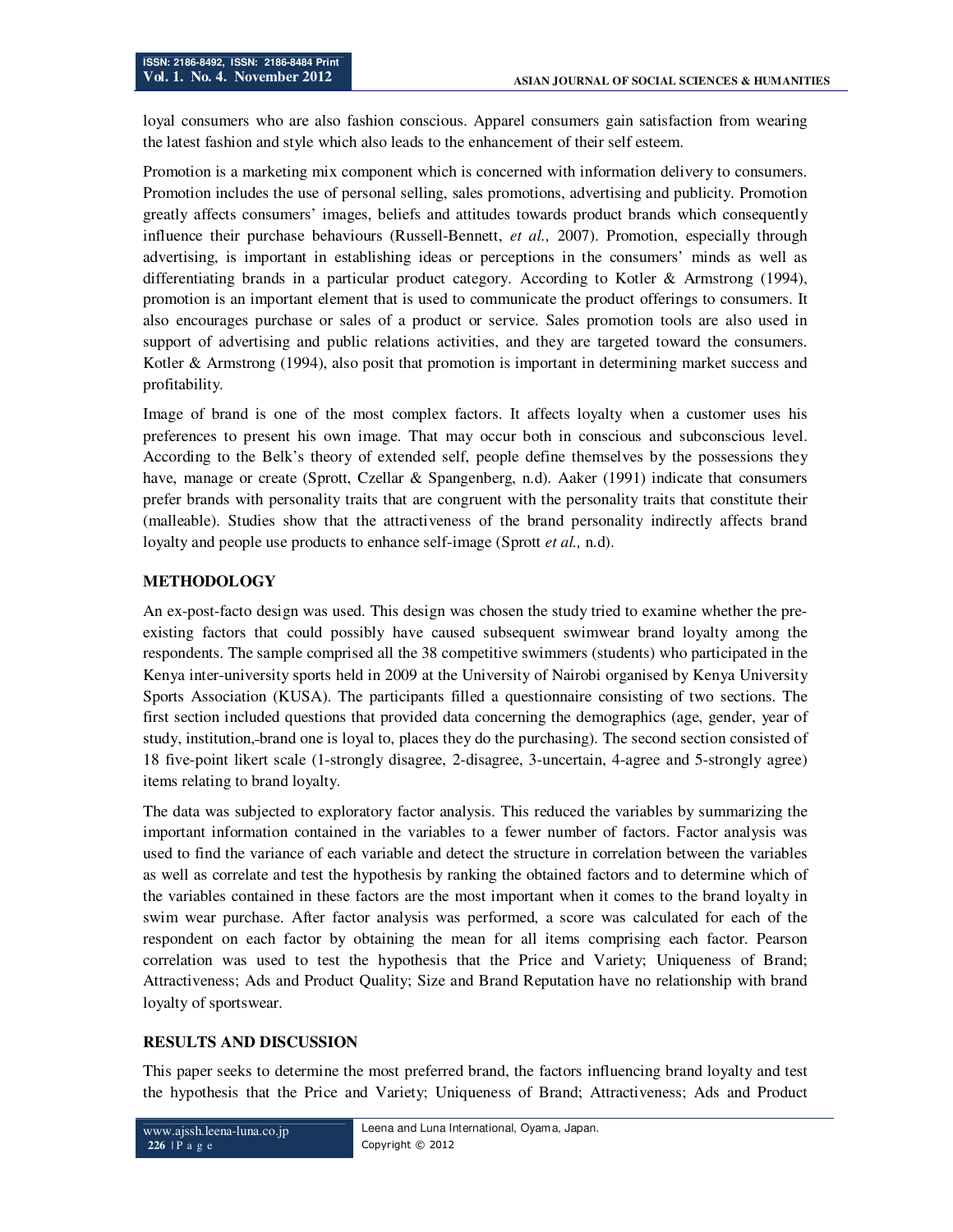Quality; Size and Brand Reputation have no relationship with brand loyalty of sports wear among Kenyan university student swimmers

### **Most Preferred Brand**

The results indicate that most of the respondents (47%) were loyal to Speedo, while 24% were loyal to Nike, Addidas, Masuca and Diadara (Table 1). This means Speedo as a brand is familiar to most swimmers, thus tradesmen need to focus on such a brand. Results also reveal that 29% of the respondents were not loyal to any brand. This present a potential market to focus on when promoting sportswear, one can devise strategies to capture this market. According to Thomas (n.d), Speedo swimwear is one of the successful swimwear brands. It has a built a good reputation for itself in the market.

|                                                       | Frequency | <b>Percent</b> |
|-------------------------------------------------------|-----------|----------------|
| None                                                  | 11        | 29             |
| Speedo                                                | 18        | 47             |
| <b>Nike</b>                                           | 4         | 11             |
| Others<br>(Addidas, $\frac{1}{5}$<br>Masuca, Diadara) |           | 13             |
| <b>Total</b>                                          | 38        | 100.0          |

#### **Table 1. Frequency Distribution of Most Preferred Brand**

 $\overline{\phantom{a}}$ 

# **Factors Influencing Brand Loyalty in Swim Wear**

Factor analysis indentified five factors from 16 variables. These are Price and Variety; Uniqueness of the Brand; Attractiveness; Ads and Product Quality; and Size and Brand Reputation. These factors extracted had eigenvalues greater than 1 and accounted for 73% of the total variance (Table 2).

# **Table 2. (Part-I) Rotated Component Matrix for Factors Influencing Brand Loyalty in Swimwear**

|                                                                         | Component    |                |         |                  |         |
|-------------------------------------------------------------------------|--------------|----------------|---------|------------------|---------|
|                                                                         | $\mathbf{1}$ | $\overline{2}$ | 3       | $\boldsymbol{4}$ | 5       |
| <b>Price and Variety</b><br>increase of price not hinder me to purchase | .829         | .061           | .049    | .028             | $-.036$ |
| brand name selected regardless of price                                 | .785         | $-.058$ $.475$ |         | $-.056$          | $-.063$ |
| brand provides wide variety of styles                                   | .673         | .273           | $-.339$ | .174             | $-.081$ |
| brand provide my choice of color                                        | .666         | .038           | .164    | $-.011$          | .178    |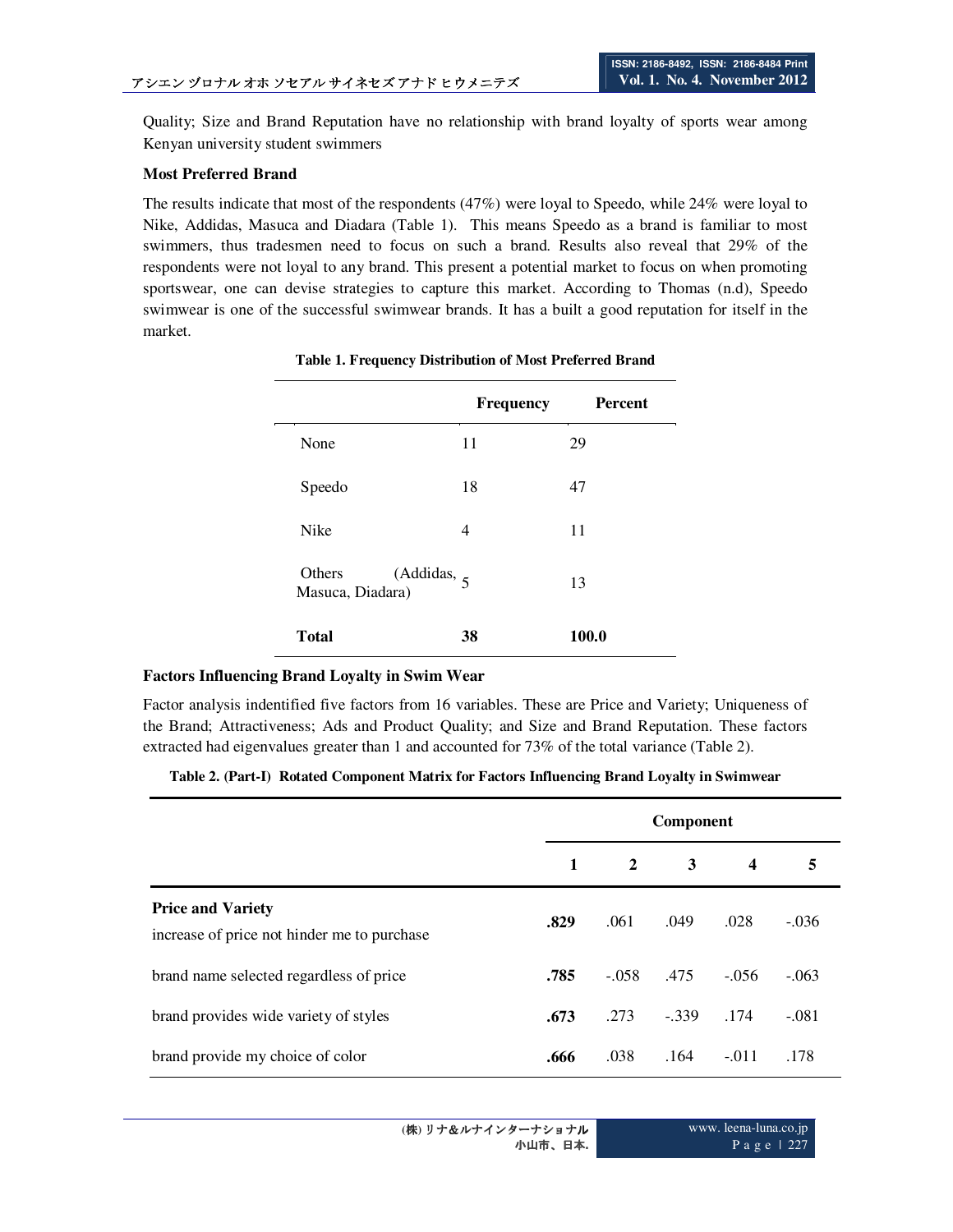|                                                                 | Component    |                  |         |                         |         |
|-----------------------------------------------------------------|--------------|------------------|---------|-------------------------|---------|
|                                                                 | $\mathbf{1}$ | $\boldsymbol{2}$ | 3       | $\overline{\mathbf{4}}$ | 15      |
| <b>Uniqueness of Brand</b><br>brands reflect my own personality | .202         | .891             | .008    | .094                    | $-.188$ |
| styles of the brand are trendy and fashionable                  | $-.043$      | .785             | .332    | $-.116$                 | .238    |
| styles of the brand have distinctive features                   | .104         | .631             | .259    | .253                    | .375    |
| <b>Attractiveness</b><br>window displays are attractive         | .236         | .149             | .806    | .105                    | $-.053$ |
| ads attract me to purchase                                      | .057         | .247             | .757    | .181                    | .332    |
| brand name and image attractive to me                           | .003         | .554             | .623    | .001                    | .089    |
| <b>Ads and Product Quality</b><br>materials used comfortable    | $-.038$      | $-.002$          | $-.242$ | .773                    | .368    |
| styles of the brand suitable for me                             | .251         | .169             | .113    | .772                    | .089    |
| brand has good functional quality                               | .041         | $-.170$          | .197    | .664                    | .328    |
| ads on the brand attractive                                     | $-.345$      | .216             | .306    | .637                    | $-.214$ |
| <b>Size and Brand Reputation</b><br>size of sports wear fits me | .038         | .067             | .150    | .075                    | .862    |
| brand is reputable                                              | .000         | .092             | $-.011$ | .340                    | .779    |

### **Table 2. (Part-II) Rotated Component Matrix for Factors Influencing Brand Loyalty in Swimwear**

Extraction Method: Principal Component Analysis. Rotation Method: Varimax with Kaiser Normalization. Kaiser-Meyer-Olkin Measure of Sampling Adequency .598. Bartlett's Test of Sphericity 267.661. Approx. Chi.Square 120.000 df .000 Rotation converged in 9 iterations.

Price and Variety factor explained 27% of the total variance and correlated positively with four variables. Half of the respondents indicated that Price and Variety influences their brand loyalty (Table 3).

| <b>Brand loyalty factor</b> | <b>Influences</b> | <b>Does</b><br>not<br>influence |
|-----------------------------|-------------------|---------------------------------|
| Price and Variety           | $19(50\%)$        | $19(50\%)$                      |
| Uniqueness of the Brand     | 31 $(82%)$        | 7(18%)                          |
| <b>Attractiveness</b>       | 24(63%)           | 14 (37%)                        |
| Ads and Product Quality     | 34 (90%)          | 4 $(10\%)$                      |
| Size and Brand Reputation   | 36(95%)           | 2 $(5%)$                        |

#### **Table 3. Factor Influencing Brand Loyalty**

www.ajssh.leena-luna.co.jp **228** | P a g e

Leena and Luna International, Oyama, Japan. Copyright © 2012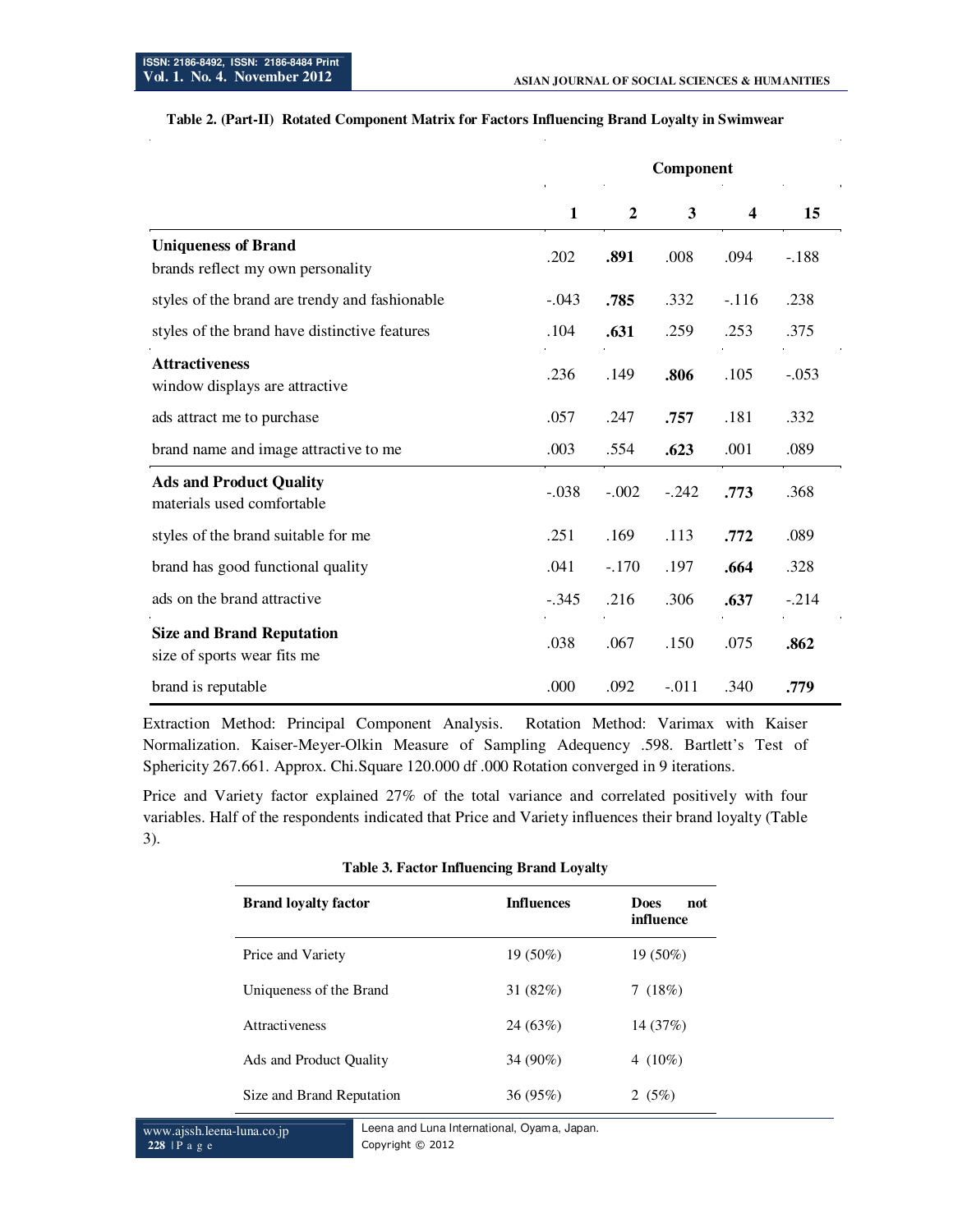These results are consistent with the findings by Yee & Sidek (2008), who argue that price is the most important consideration for the average consumer. In Kenya, university students can be categorized under average consumers because they have no income of their own yet they have the freedom to make clothing purchases on their own.

Uniqueness of the Brand accounted for 16% of the total variance. The factor correlated positively with three variables. Eighty three percent of the respondents indicated that this factor influences their brand loyalty while 18% indicated it does not. Apparel consumers prefer a brand that is unique and whose personality traits are congruent with their own. This is because apparel is usually used to extend oneself. Thus university students involved in swimming also prefer styles that are trendy, fashionable and have distinctive features. The manufacturers' and the retailers will thus have to focus on these features in order to present unique products to the consumers of swimwear.

Attractiveness of the promotional tools as a factor accounted for 13% of the total variance. The factor correlated positively with three variables. Sixty three percent of the respondents indicated that this factor influences their brand loyalty while 37% indicated it does not. This indicates that window displays and well designed adverts have some "pulling" or appealing effect causing the customer to be loyal to a particular brand. The image created by the trader or manufacturer also plays a vital role in persuading the customers to be loyal to a brand. This is consistent with views held by Aaker (1991), that attractiveness of the brand indirectly affects brand loyalty.

Ads and Product Quality accounted for only nine percent of the total variance. The factor correlated positively with four variables. Ninety percent of the respondents indicated that this factor influences their brand loyalty while 10% indicated it does not. As indicated by Swinker & Hines (2006), the quality of any apparel product is paramount since the consumers will always consider the quality vis' a vies the price. If the materials used are not comfortable or it is deemed unfit for use, the consumers tend to abandon the products and focus their attention on those products that are rated fit.

Size and Brand Reputation accounted for eight percent of the total variance. The factor correlated positively with two variables. Ninety five percent of the respondents indicated that this factor influences their brand loyalty while five percent indicated it does not. All apparel items are selected based on their fitting (relationship between the swimwear and the body size) qualities. Swimwear is of no exception. As indicated by the results, size is very critical in that it provides for comfort during swimming.

# **Correlation between Brand Loyalty and the Factors**

Pearson's correlation coefficient was used to test the hypothesis that Price and Variety; Uniqueness of Brand; Attractiveness; Ads and Product Quality; Size and Brand Reputation have no relationship with brand loyalty. The correlation between the brand loyalty and Price and Variety was 0.395 (Table 4). This portrayed a fairly strong relationship that was statistically significant  $(p=0.014)$ . That of brand loyalty and Uniqueness of Brand was 0.237. This is a weak relationship that was not statistically significant indicating that the business people dealing with swim wear should not focus their efforts on the uniqueness of the brand name because this factor does not affect brand loyalty at all. The correlation of Attractiveness and brand loyalty was also fairly strong and statistically significant  $(r=.388, p=.016)$ . This means that business people dealing with swim wear can focus on how attractive the outfit is as a tool of increasing brand loyalty. Ads and Product Quality had a very weak negative relationship with brand loyalty. This contradicts the results by Yee & Sidek (2008), who indicated that there is a moderate positive relationship between quality and brand loyalty. Size and Brand Reputation had a strong relationship with brand loyalty that was statistically significant (r=.410, p=.011) (Table 4)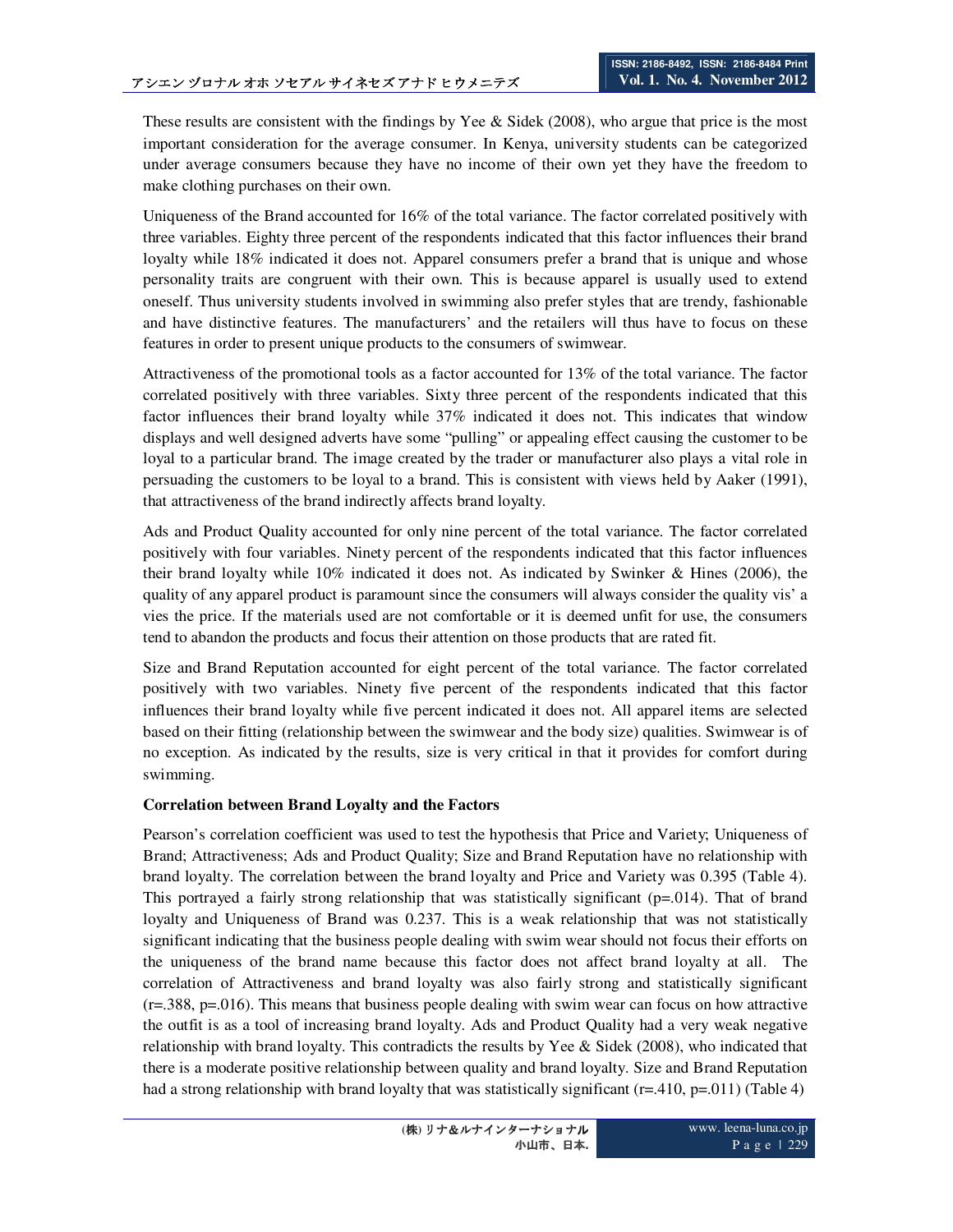| <b>Factor</b>             | <b>Pearson correlation</b> | $Sig. (2-tailed)$ |
|---------------------------|----------------------------|-------------------|
| Size and Brand Reputation | .410                       | $.011*$           |
| Price and Variety         | .395                       | $.014*$           |
| <b>Attractiveness</b>     | .388                       | $.016*$           |
| Uniqueness of Brand       | .237                       | .152              |
| Ads and Product Quality   | $-.010$                    | .954              |

\* Correlation was significant at the 0.05 level (2-tailed)

#### **CONCLUSION AND RECOMMENDATIONS**

The results of the current study indicate that it is not accurate to handle all the swim wear customers the same in regard to methods of increasing their loyalty. The results indicate that Kenyan university students who actively participate in swimming as a competitive activity will be loyal to swimwear brands based on factors such as Price and Variety; Attractiveness; and Size and Brand Reputation. These factors were found to have a positive relationship with brand loyalty. Thus manufacturers and dealers of swimwear targeting university students will need to focus on prices, provide a variety of designs, pay particular attention on how attractive the swimwear is size as well and invest in ways to increase brand reputation.

There is need for further research to find out why most customers will prefer Speedo as opposed to other brands. A study on the influence of these factors on different levels of loyalty is needed. There is also need for a similar research with other sporting groups of consumers.

#### **REFERENCES**

- Aaker, D. (1991). *Managing brand equity: Capitalizing on the value of a brand name*. New York: The Free Press.
- Azevedo, A. and Farhangmehr, M. (2005). Clothing branding strategies: Influence of brand personality on advertising response. *Journal of textile and Apparel, Technology and Management.* Vol4, issue 3, Spring 2005.
- Hu, T., Chuang, S., Hsieh, W., Chang, C. and Chang, C. (n.d*). Investigating brand strategy, brand equity, and channel strategy on market performance – an empirical investigation of the cosmetic industry.* Retrieved 4<sup>th</sup> April 2010 from http://academic-papers.org/ocs2/session/ Papers/ G4/551-1867-1-DR.doc.
- Jones, J. P. (1998). *What's in a brand?: Building brand equity through advertising*. New Delhi: Tata McGraw-Hill Publishing Company Ltd.
- Kotler, P. and Armstrong, O. (1994). *Principles of Marketing* 5<sup>th</sup> ed., New Delhi: Prentice-Hall of India.
- Malinowska-Olszowy, M. (2005). Brand strategy in the clothing and textile market. *Fibres and Textiles in Eastern Europe.* January/March 2005., Vol. 13 No. 1 (49) pp 8 -17 Retrieved May, 15, 2008, from http://www.fibtex.lodz.pl/

www.ajssh.leena-luna.co.jp **230** | P a g e